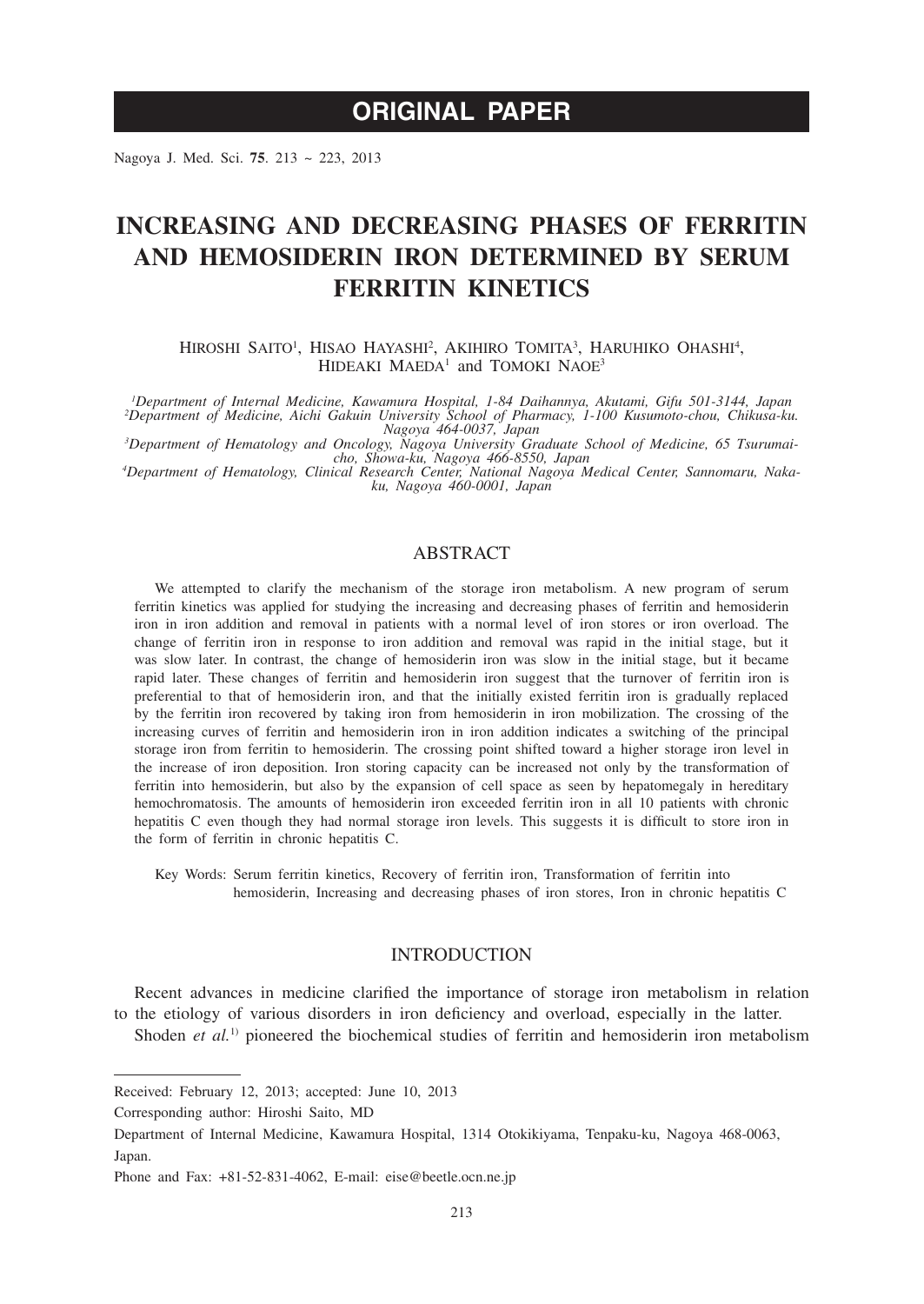in 1953, and a revolutionary advance in the clinical study of iron metabolism came with the introduction of the radioimmunoassay of serum ferritin by Addison *et al.*<sup>2)</sup> in 1972. However, the clinical determination of ferritin and hemosiderin iron was impossible thereafter for 40 years due to the lack of a method for doing so.

The serum ferritin level before iron addition or removal reflects a static level of tissue ferritin iron. However, a static single value of serum ferritin cannot reveal the dynamic behaviors of ferritin and hemosiderin iron. Therefore, we followed up the increasing and decreasing curves of serum ferritin to observe storage iron turnover. After an analysis of the serum ferritin decrease curve, we came to assume that it was composed of the two elements; the decreasing and increasing (recovering) component. This reflected the recovery of tissue ferritin by removing iron from hemosiderin. The results of the study for determining ferritin iron and hemosiderin iron from the serum ferritin decrease curve were thought to verify our assumptions because no evidence contradicting the above described assumptions was encountered.

By the computer-assisted simulation of the serum ferritin decrease curve, we confirmed two iron-pathways<sup>3)</sup>: one from ferritin to hemosiderin in iron deposition and the other from hemosiderin to ferritin in iron mobilization out of 9 iron-pathways as proposed by Shoden *et al.*1) Furthermore, we measured the efficacy of iron removal by the iron chelating agent deferasirox in iron overloaded patients with transfusion-dependent anemia (TD) from serum ferritin balance in iron addition by transfusion.

Although the serum ferritin kinetics<sup>3)</sup> as mentioned above brought about a marked advance in the understanding of ferritin and hemosiderin iron metabolism, the increasing and decreasing phases of ferritin and hemosiderin iron remained unclear.

Therefore, we attempted to clarify the increasing and decreasing phases of ferritin and hemosiderin iron during iron addition and removal with a new method for measuring serum ferritin kinetics.

Here we explain our terminology.

We classified patients into three groups by the amount of storage iron: iron deficiency, iron normal, and iron overload, (Table 1).

"Normal iron stores" defines the level of iron storage between iron deficiency and iron overload unrelated to the disease and body iron distribution.3) Generally, it is recognized that iron stores in normal males are around 0.5 to 1.0 g and those in females are 1/3 to 1/4 times smaller than males.

The border between the state of iron decrease within the normal iron stores and iron deficiency is clear cut, but that between the state of iron increase within normal iron stores and iron overload is not. Therefore, we made a transitional zone between normal iron increase and iron overload.

The clinical symptom of iron overload appears when serum ferritin exceeds 1000 ng/ml.

| Iron deficiency $\pm$ symptom |       | < decrease | Normal<br>iron stores | increase <     | Iron overload<br>$±$ symptom |          |
|-------------------------------|-------|------------|-----------------------|----------------|------------------------------|----------|
| Serum ferritin                | ng/ml | < 12       |                       | 250 to $500 <$ |                              |          |
| Iron stores                   | g     | < 0.1      |                       | 2.5 to $5.0 <$ |                              |          |
| Hemosiderin*                  |       |            |                       |                | $^{++}$                      | $^{+++}$ |

**Table 1** Classification of iron status by the level of iron stores

\* Microscopically detectable hemosiderin granules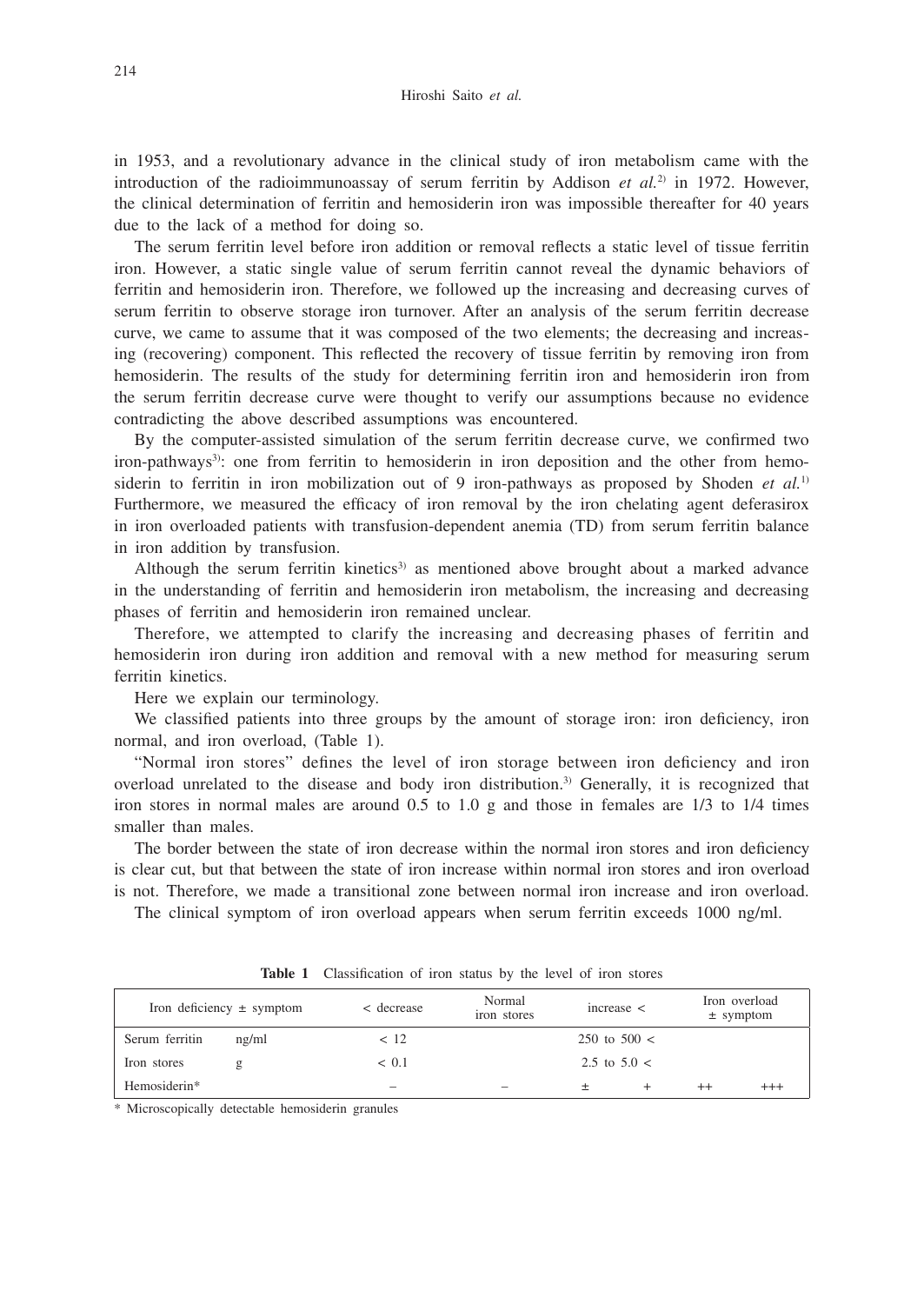# PATIENTS AND METHODS

#### *Permission by Ethics Committee*

Study programs of iron removal therapy for hepatitis and for the transfusional iron overload were permitted by the Ethics Committee of Nagoya University Hospital.

## *Patients*

We studied 10 patients with chronic hepatitis C (CHC), 1 patient with iron deficiency anemia (IDA) after treatment by intravenous iron injection (TIDA), 8 patients with hereditary hemochromatosis (HH),<sup>4 - 6</sup>) and 2 patients with transfusion-dependent anemia (TD): patient #1 with myelodysplastic syndrome (MDS) and myelofibrosis, and patient #2 with aplastic anemia. The patient with IDA, after treatment by intravenous iron injection (TIDA), was losing iron by constant intestinal bleeding. Except for this case, all other patients with blood loss were excluded from the present study.

Patient data other than HH were offered from co-authors at Nagoya University Hospital and affiliated Institutes. We selected patients whose iron stores were determined and followed up with a period sufficient for determining serum ferritin decrease or increase curve.

Authors<sup>4, 5, 6)</sup> did not refer to gene examination of HH. Hemochromatosis-related genes were not examined for TD and IDA with normal storage iron level before they became ill. Such genes were examined but not detected in patients with CHC.

# *Methods*

#### *Iron stores*

Iron stores were calculated from the ratio of iron to hemoglobin in the phlebotomized<sup>7)</sup> or transfused blood. The information on the iron content in the injected colloidal iron preparation was offered from its manufacturer. During the period of iron removal, patients were instructed to take a diet low in iron.

## *Serum ferritin*2, 7 - 9)

Serum ferritin was determined by enzyme-immunoassays using commercially available assay kits. The Fujirevio Incorporated (Tokyo, Japan) kit was used at Nagoya University Hospital, and the Denka Seiken (Tokyo, Japan) kit at the National Hospital Organization Nagoya Medical Center. Inter-assay correction was performed for the above assay systems.

### *Ferritin iron and hemosiderin iron*

Ferritin iron and hemosiderin iron were determined by serum ferritin kinetics following the method introduced by Saito *et al.*3) Serum ferritin kinetics is based on the series of serum ferritin assay data obtained in the course of iron addition or iron removal.

# *Iron removal*

Patients with  $HH^{4-6}$  and CHC were treated by phlebotomy.<sup>4 - 7, 10, 11)</sup> and patients with TD were treated orally with the iron chelating agent deferasirox (Exjade), $12$ ) a product of Novartis Pharma (Basel, Switzerland).

# *Iron administration*

One patient with IDA was treated by intravenous iron injection.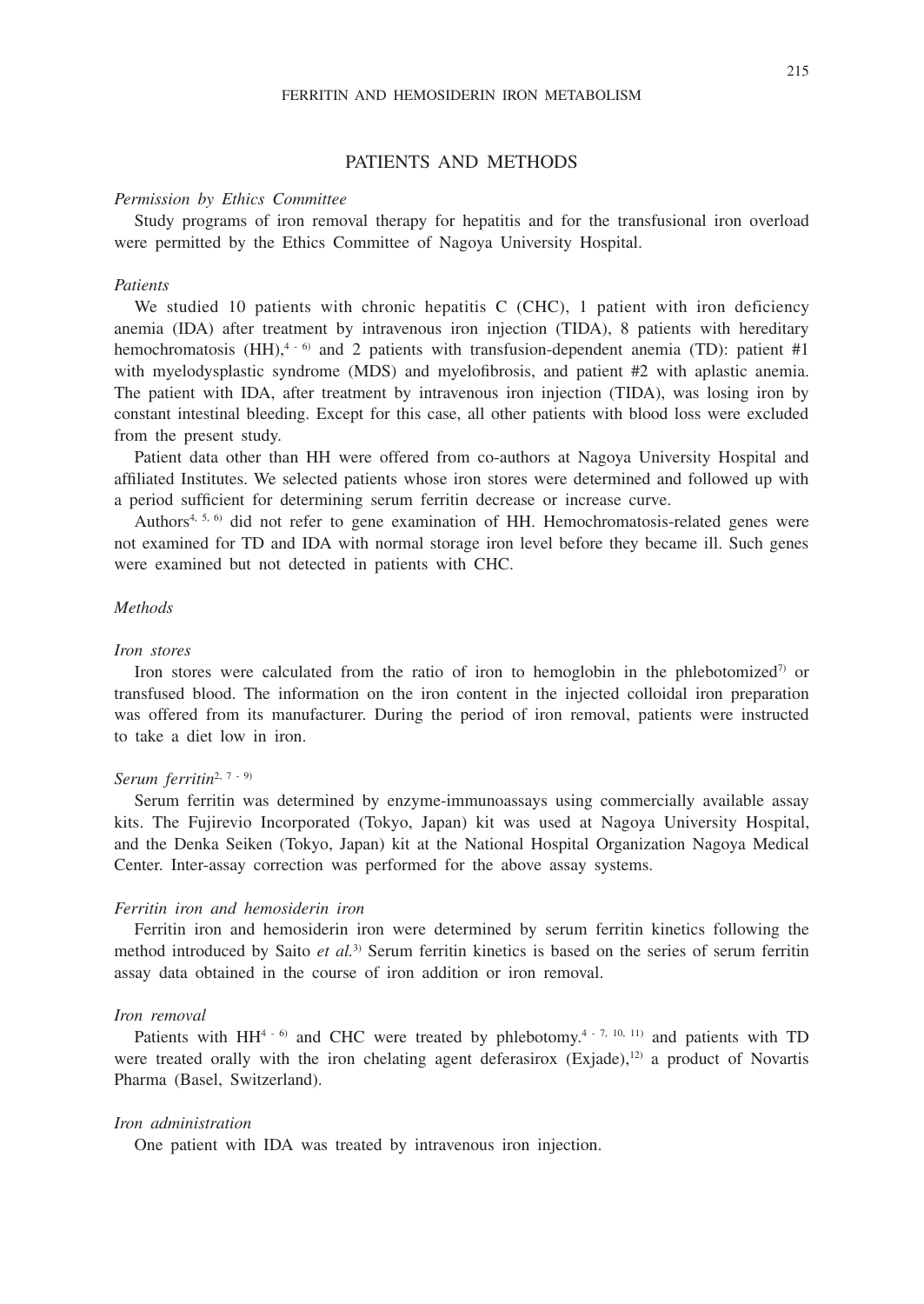# *Intestinal blood loss*

Intestinal blood loss was detected by fecal immunochemical occult blood tests and macroscopic findings. The blood  $loss^{13}$  of the patient with IDA was calculated by dividing the amount of intravenously injected iron using the term of duration of non-iron deficiency state following the patient after intravenous iron injection.

### *Determination of increasing and decreasing phases of ferritin iron and hemosiderin iron*

The crossing point of a straight serum ferritin decrease curve and a horizontal axis scaled for iron stores indicates the amount of ferritin iron.<sup>3)</sup> However, this measure cannot display the decreasing phases in ferritin iron and hemosiderin iron. Therefore, we introduced a new program for determining the increasing and decreasing phases of ferritin iron and hemosiderin iron in this study.

To find the best curve to fit the assay dots of serum ferritin increase or decrease and to obtain the increasing and decreasing phases of serum ferritin, we used a spreadsheet program.

The increasing phases of ferritin and hemosiderin iron were determined by the following formula of proportional allotment:

Hemosiderin iron (g) = Total iron stores (g) x Transformed serum ferritin\* (ng/ml) / {Last value of serum ferritin  $(ng/ml) + Last$  value of transformed serum ferritin\*  $(ng/ml)$ }

Ferritin iron (g) = Total iron stores (g) x Serum ferritin (ng/ml) / {Last value of serum ferritin  $(ng/ml)$  + Last value of transformed serum ferritin\*  $(ng/ml)$ }

\*Transformed serum ferritin reflects the expelled amount of tissue ferritin iron from the ferritin iron pool to the hemosiderin iron depot in iron addition.

The decreasing phases of ferritin and hemosiderin iron were determined by the following formula of proportional allotment:

Hemosiderin iron (g) = Total iron stores (g) x Cumulative serum ferritin recovery (ng/ml) / {Initial value of serum ferritin (ng/ml) + Last value of cumulative serum ferritin recovery<sup>3</sup>) (ng/ ml)}

Ferritin iron (g) = Total iron stores (g) x Serum ferritin (ng/ml) / {Initial value of serum ferritin (ng/ml) + Last value of cumulative serum ferritin recovery (ng/ml)}

Cumulative serum ferritin recovery reflects the cumulative tissue ferritin iron increased (recovered) by removing iron from hemosiderin. Therefore, the cumulative tissue ferritin recovered corresponds to the cumulative hemosiderin iron removed.

## RESULTS

# *Increasing phases of ferritin iron and hemosiderin iron*

The increase of serum ferritin was prompt and large initially, but the increase rate was gradually reduced along with the increase of storage iron in iron addition (Fig. 1).

Letsky *et al.*<sup>14</sup> observed 24 children with thalassaemia undergoing regular blood transfusion and examined the relationship between serum ferritin and units of transfused blood. We calculated the transfused blood iron from their data of 23 patients, and produced a fitted curve to their data points. Then, we obtained the increasing curves of ferritin iron and hemosiderin iron which were the same as those of patient #1 with TD (Fig. 2). The crossing point of the increasing curves was located at 25 g of iron stores (Fig. 2) (Table 2).

## *Decreasing phases of ferritin and hemosiderin iron*

The curves of serum ferritin decrease and cumulative recovery in the course of iron removal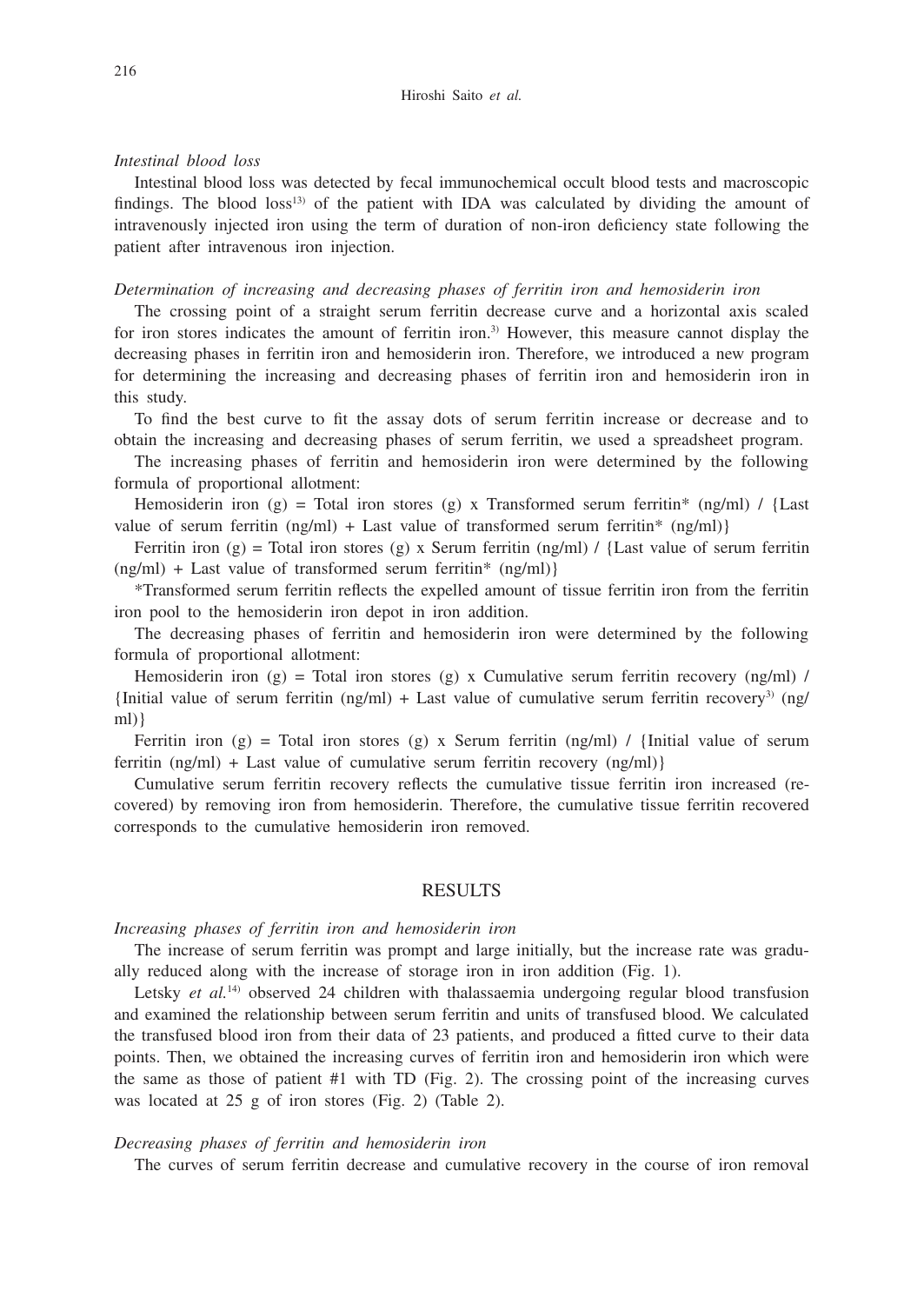

Total iron added (g)

**Fig. 1** Increasing curves of serum ferritin determined in the course of transfusional iron addition in patient #1 (Table 2) with transfusion-dependent anemia (TD) with iron overload. The convex increasing curve of serum ferritin reflects that of tissue ferritin iron. The concave increasing curve of serum ferritin reflects the cumulative transformed tissue ferritin. Black dots show assayed values of serum ferritin.



Total iron added (g)

**Fig. 2** Increasing phases of ferritin iron, hemosiderin iron and total iron stores determined in the course of iron addition in patient #1 (Table 2) with transfusion-dependent anemia (TD) with iron overload.

in patient #1 with CHC are shown in Fig. 3. Then, we obtained the decreasing curves of tissue ferritin iron and hemosiderin iron in the course of iron removal in patient #1 with CHC (Fig. 4). Fig. 4 was produced using the data of Fig. 3.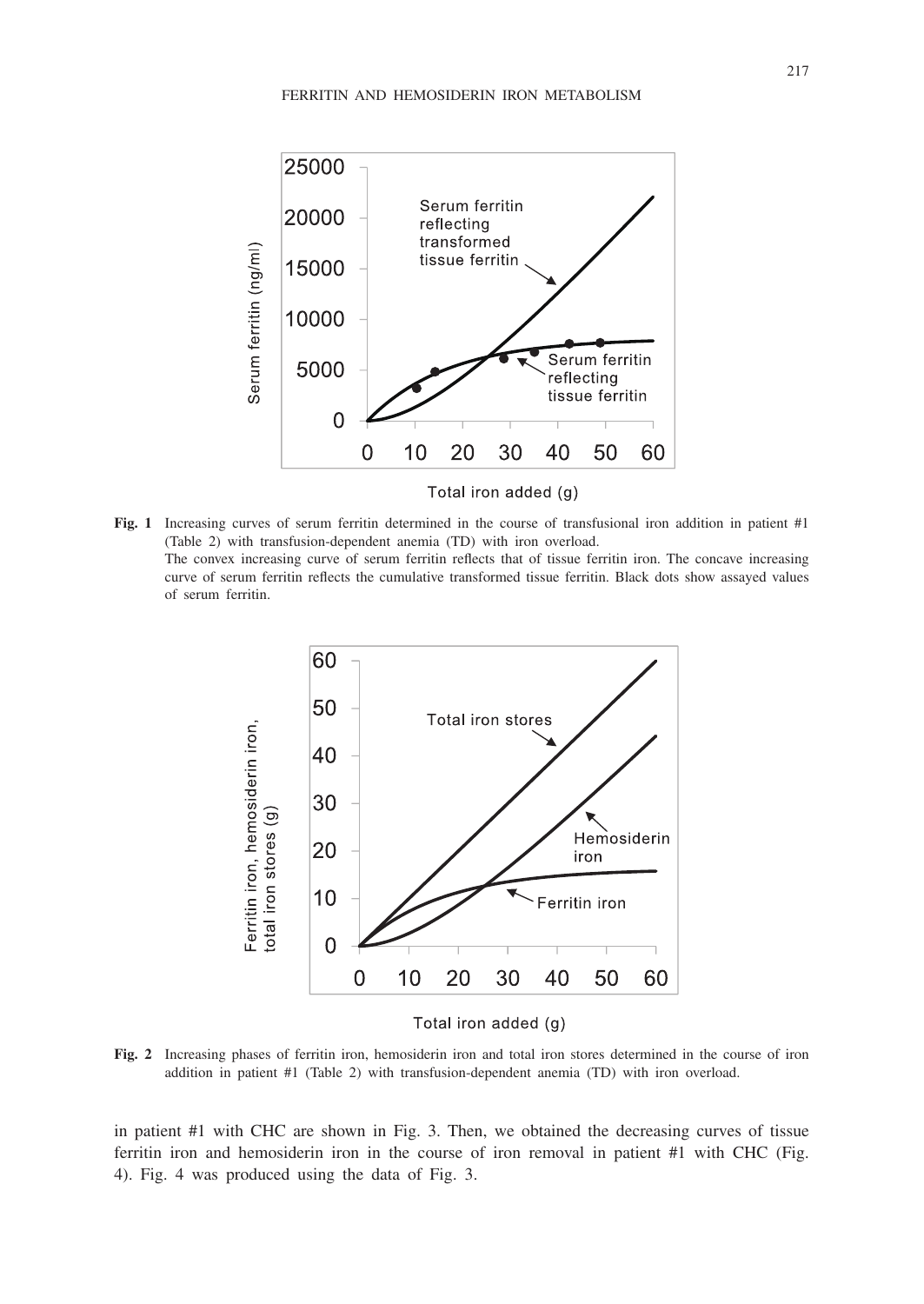| <b>Table 2</b> Cases with a crossing point on the increasing (1) or decreasing (4) curves of ferritin iron and hemo- |
|----------------------------------------------------------------------------------------------------------------------|
| siderin iron in patients with transfusion-dependent anemia (TD) and hereditary hemochromatosis (HH)                  |
| Serum ferritin, ferritin iron and hemosiderin iron are the values before iron removal.                               |

| Disease          | Patient<br>No.      | <b>Sex</b> | Serum ferritin<br>ng/ml | Ferritin iron<br>g | Hemosiderin iron<br>g | Crossing point |
|------------------|---------------------|------------|-------------------------|--------------------|-----------------------|----------------|
| TD               |                     | F          | 8000                    | 11                 | <15                   | 251, 281       |
| TD <sup>14</sup> | a group of 23 cases |            |                         |                    |                       | 251            |
| TD               |                     | М          | 1700                    |                    | > 1.5                 | 31             |
| HH <sup>4</sup>  | 3                   | M          | 3000                    |                    | > 6                   | $12\downarrow$ |
| HH <sup>4</sup>  |                     | M          | 4000                    | 6.5                | $= 6.5$               | $13\downarrow$ |
| HH <sup>4</sup>  |                     | M          | 5000                    |                    | >7                    | 121            |

Reference numbers are shown as disease name superscript nos.





**Fig. 3** A concave serum ferritin decreasing curve and a convex cumulative serum ferritin recovering curve determined in the course of iron removal by phlebotomy in patient #1 (Table 4) with chronic hepatitis C (CHC)

Black dots show assayed values of serum ferritin.

A large difference was observed between the decreasing curves of ferritin iron and hemosiderin iron (Fig. 4). The decreasing curves did not cross in all 10 cases with CHC.

The decrease of tissue ferritin iron was greater than that of hemosiderin iron initially, but it became smaller later. The removal of hemosiderin iron (recovery of tissue ferritin iron) was accelerated progressively and became largest before the exhaustion of hemosiderin iron (Fig. 4 to Fig. 6).

Hemosiderin iron co-existed with ferritin iron from the initial to the last stage at a storage iron level near zero (Fig. 4 to Fig. 6).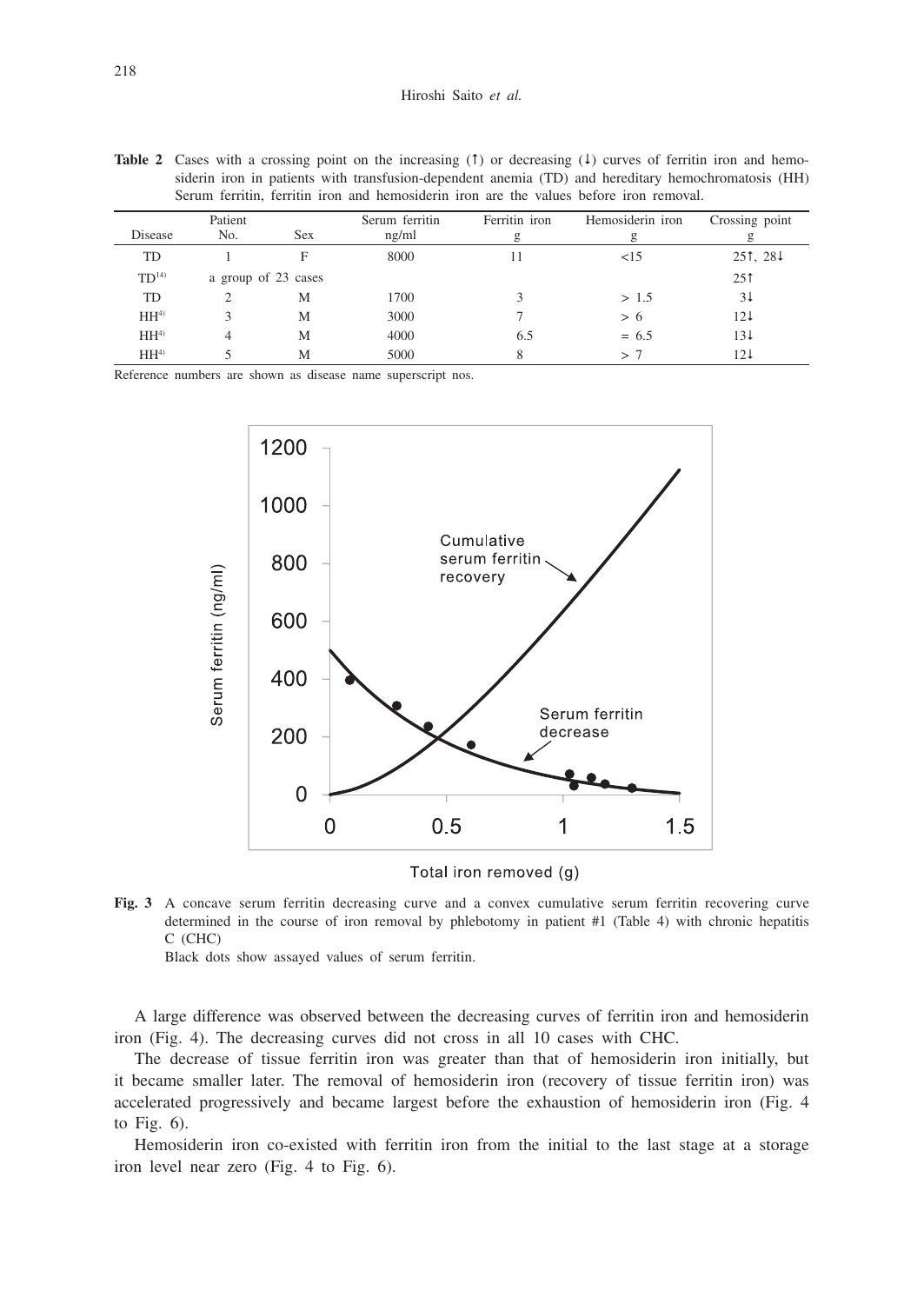

**Fig. 4** Decreasing phases of ferritin iron, hemosiderin iron and total iron stores in the course of iron removal in patient #1 (Table 4) with chronic hepatitis C (CHC).



Total iron removed (g)

**Fig. 5** Decreasing phases of ferritin iron, hemosiderin iron and total iron stores determined in the course of iron removal by phlebotomy in patient #3 (Table 2) with hereditary hemochromatosis (HH).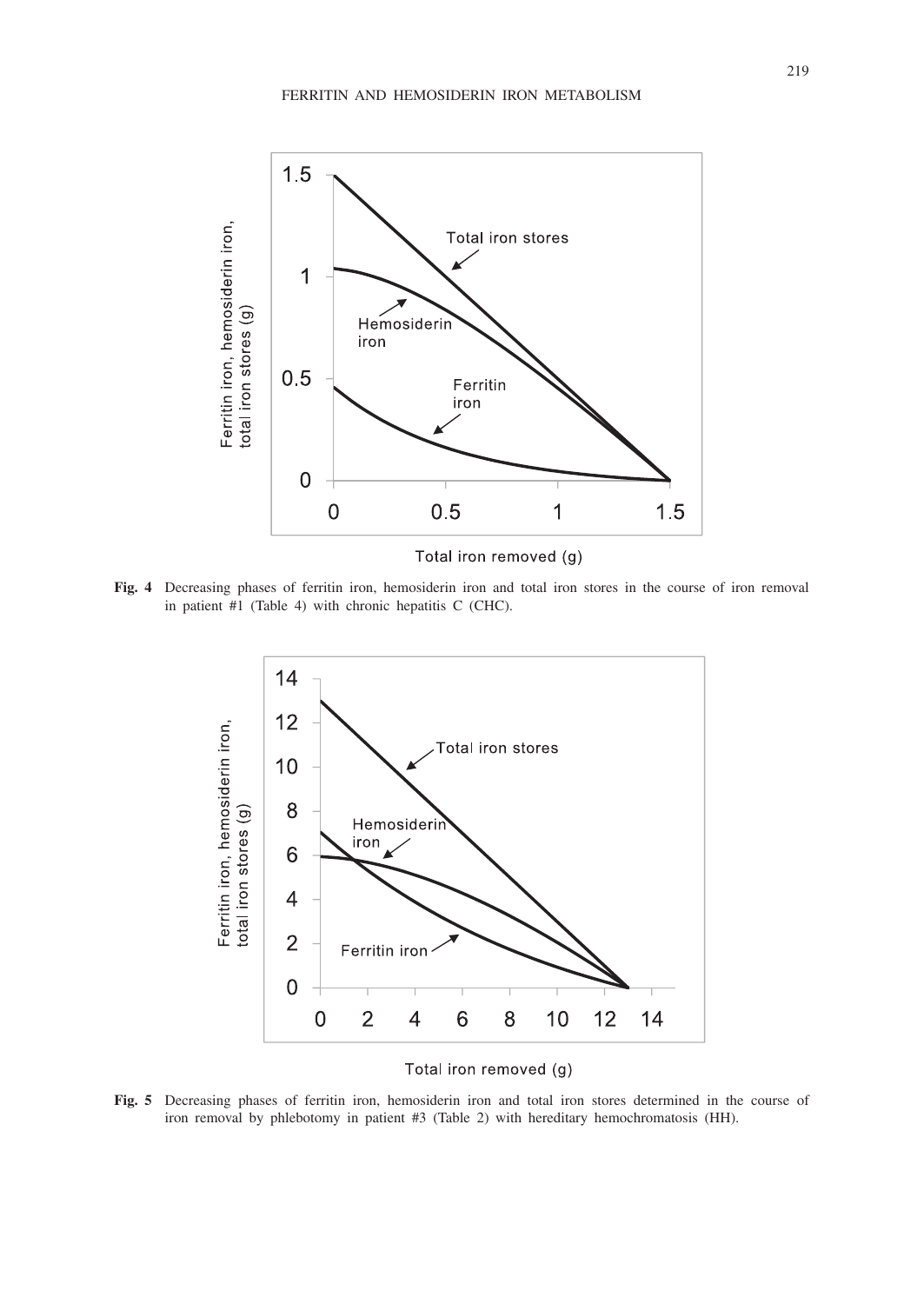

Total iron removed (g)

**Fig. 6** Decreasing phases of ferritin iron, hemosiderin iron and total iron stores determined in the course of iron removal by blood loss in patient with treated iron deficiency anemia (TIDA).

**Table 3** Cases with hereditary hemochromatosis (HH) without a crossing point on the decreasing curves of ferritin iron and hemosiderin iron

|                 | Patient |            | Serum ferritin | Ferritin iron | Hemosiderin iron | Crossing point |
|-----------------|---------|------------|----------------|---------------|------------------|----------------|
| Disease         | No.     | <b>Sex</b> | ng/ml          |               | g                |                |
| HH <sup>4</sup> |         | M          | 10000          |               | 222              | none           |
| HH <sup>4</sup> |         | M          | 6000           |               | < 9              | none           |
| HH <sup>5</sup> |         | M          | 1800           |               | $\leq$ 3         | none           |
| $HH^{5}$        |         | M          | 4000           |               | <10              | none           |
| HH <sup>6</sup> |         | M          | 2200           |               | $\leq 5$         | none           |

Serum ferritin, ferritin iron and hemosiderin iron are the values before iron removal.

Reference numbers are shown as disease name superscript nos.

The decreasing phases of tissue ferritin iron and hemosiderin iron in patient with TIDA are shown in Fig. 6. A large difference between the decreasing curves of ferritin iron and hemosiderin iron similar to Fig. 4 was observed (Fig. 6).

The crossing point on the decreasing curves of ferritin iron and hemosiderin iron was located at 3 g in patient #2 with TD, and at 12, 12 and 13 g in patient #3 to 5 with HH.

The crossing point of the decreasing curves appeared in the cases when the amount of initial ferritin iron was larger or equal to that of initial hemosiderin iron before starting iron removal (Table 2).

The crossing point did not appear on the decreasing curves of ferritin iron and hemosiderin iron in 5 patients with HH, nor in any patient with TD and the 10 patients with CHC, whose hemosiderin iron content was larger than ferritin iron before starting iron removal (Fig. 2, 4, 5 and 6) (Table 3) (Table 4).

A linear correlation was observed between the crossing points and total iron stores.

The increasing and decreasing curves of ferritin and hemosiderin iron did not show a mirror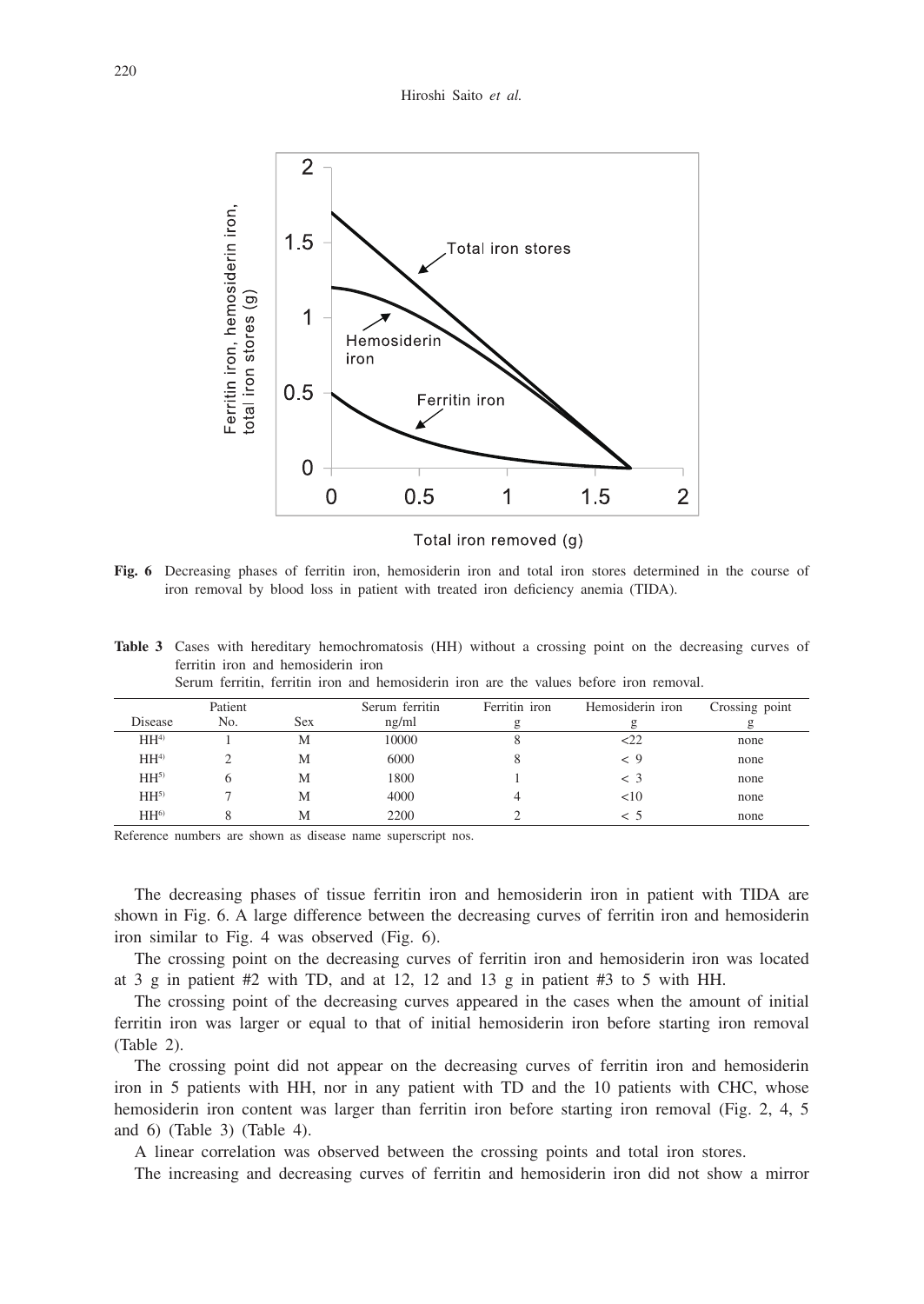| Serum ferritin, ferritin iron and hemosiderin iron are the values before iron removal. |                |            |                         |                    |                       |                     |  |
|----------------------------------------------------------------------------------------|----------------|------------|-------------------------|--------------------|-----------------------|---------------------|--|
| Disease                                                                                | Patient<br>No. | <b>Sex</b> | Serum ferritin<br>ng/ml | Ferritin iron<br>g | Hemosiderin iron<br>g | Crossing point<br>g |  |
| <b>CHC</b>                                                                             |                | M          | 500                     | 0.5                | < 1.0                 | none                |  |
| <b>CHC</b>                                                                             | $\overline{2}$ | M          | 225                     | 0.3                | < 0.8                 | none                |  |
| <b>CHC</b>                                                                             | 3              | M          | 216                     | 0.3                | < 0.7                 | none                |  |
| <b>CHC</b>                                                                             | 4              | M          | 200                     | 0.2                | < 0.7                 | none                |  |
| <b>CHC</b>                                                                             | 5              | M          | 152                     | 0.4                | < 0.7                 | none                |  |
| <b>CHC</b>                                                                             | 6              | М          | 145                     | 0.4                | ~< 0.6                | none                |  |
| <b>CHC</b>                                                                             | 7              | M          | 132                     | 0.3                | ~< 0.4                | none                |  |
| <b>CHC</b>                                                                             | 8              | M          | 128                     | 0.3                | ~< 0.4                | none                |  |
| <b>CHC</b>                                                                             | 9              | M          | 81                      | 0.1                | ~< 0.3                | none                |  |
| <b>CHC</b>                                                                             | 10             | М          | 28                      | 0.1                | ~< 0.3                | none                |  |
| Mean $\pm$ SD                                                                          |                |            | $181 \pm 58$            | $0.3 \pm 0.1$      | $0.6 \pm 0.2$         |                     |  |
| Log Mean                                                                               |                |            | 144                     |                    |                       |                     |  |
| Range                                                                                  |                |            | 28 to 500               | $0.1$ to $0.5$     | $0.2$ to $1.0$        |                     |  |

**Table 4** Cases with chronic hepatitis C (CHC) without a crossing point on the decreasing curves of ferritin iron and hemosiderin iron

image, but rather an image reversed upside down in the opposite side; they showed convex ferritin and concave hemosiderin iron increasing curves versus concave ferritin and convex hemosiderin iron decreasing curve (Fig. 2) (Fig. 4 to Fig. 6).

## DISCUSSION

#### *Relationship between serum ferritin and iron stores*

Serum ferritin may render a value higher than the actual storage iron level in patients with various inflammations, malignancies and hyperferritinemia cataract syndromes. Therefore, we excluded such suspected overestimation cases by clinical symptoms and examinations, such as C-reactive protein, transaminase and others. Despite such disadvantages, serum ferritin has been evaluated as an index superior to transferrin saturation and total iron-binding capacity<sup>15)</sup> not only for the differential diagnosis of iron deficiency anemia from other hypochromic anemias, but also for the diagnosis of iron overload.

Iron stores are composed of ferritin iron and hemosiderin iron. Serum ferritin is originated from tissue ferritin. Therefore, serum ferritin before iron addition or removal reflects tissue ferritin iron, but not hemosiderin iron.

In iron addition, the serum ferritin increase curve may be taken to be the curve composed of a single component, considering that the expulsion of overproduced tissue ferritin iron is a one-way process with no return in iron addition. However, the serum ferritin increase curve is composed of the sum of two elements: an increasing component and a decreasing (dumping) component. In iron addition, reduction in the increasing pace of serum ferritin, along with the increase of iron stores, reflects the increased transformation of tissue ferritin iron into hemosiderin iron.3, 16, 17) In iron removal, the serum ferritin decrease curve is also composed of the sum of two elements: a decreasing component and a recovering (increasing) component.3) Cumulative serum ferritin recovery reflects the sum of tissue ferritin iron increased (recovered) by removing iron from hemosiderin; i.e., the amount of cumulative hemosiderin iron removed.<sup>3)</sup>

The mixing of pre-existing ferritin with recovered ferritin occurs during the process of iron removal. However, such a mixing does not occur in iron addition.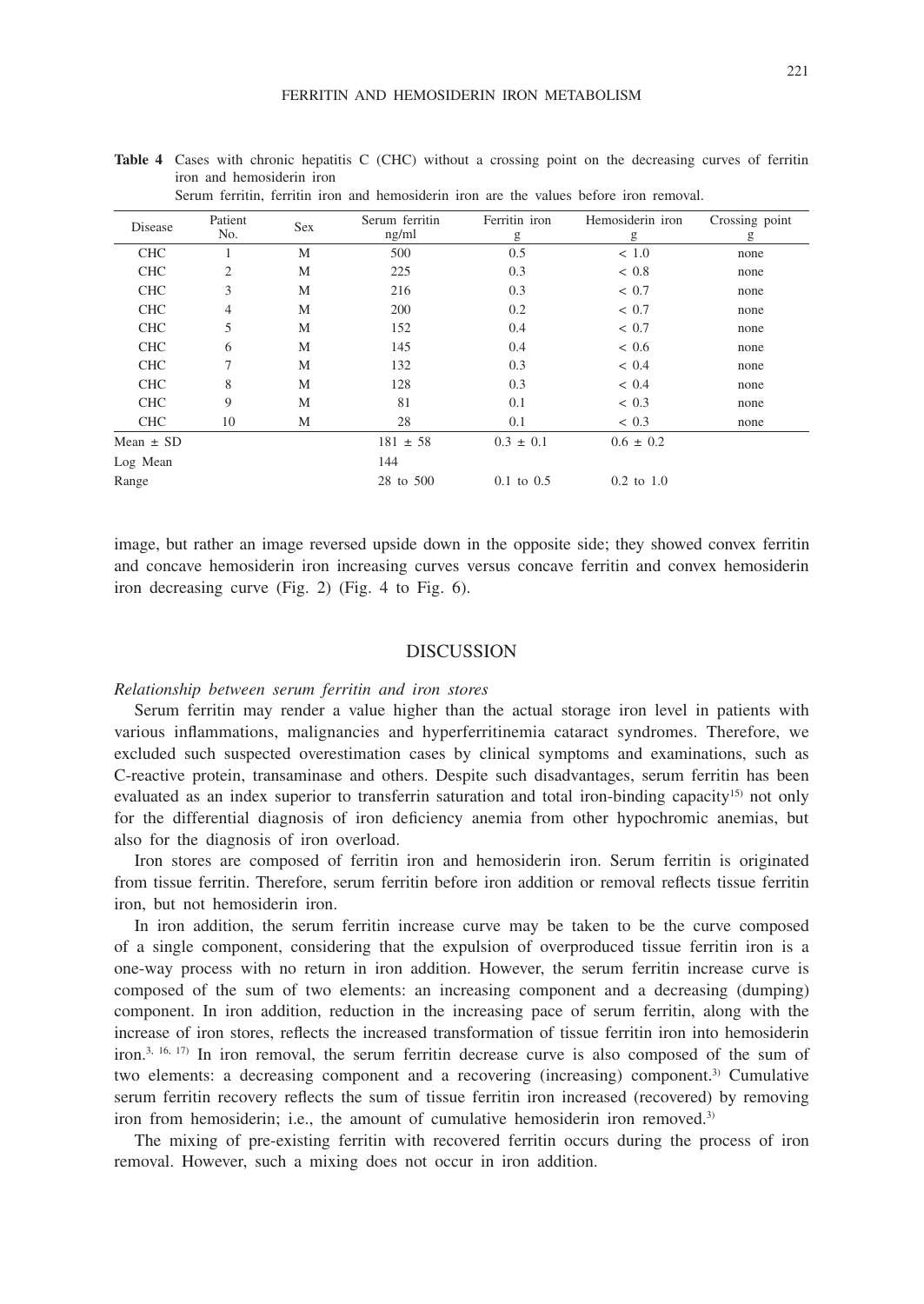## *Increasing phases of ferritin iron and hemosiderin iron*

A rapid increase of serum ferritin in the early stage of iron addition indicates active synthesis of ferritin iron. The reduction of the increasing speed of serum ferritin found later in iron addition is caused by the transformation of ferritin iron into hemosiderin iron.<sup>16, 17)</sup> This means that there is an expulsion of overproduced and denatured tissue ferritin iron arising through the limitation of iron stored in the form of ferritin.<sup>1, 3)</sup> and keeping a dynamic balance between ferritin iron and hemosiderin iron.

Although the iron storage in the form of ferritin is limited, the storage of iron in the form of hemosiderin are practically limitless as shown by the gradual declination of increase in ferritin iron and a nearly linear increase in hemosiderin iron in the iron overload region in iron deposition. $1, 3$ )

Iron storing capacity can be expanded by increasing the iron storing cell space as seen by hepatomegaly in iron overloaded HH.<sup>18)</sup> The shift of the crossing point to a higher storage iron level indicates an increase in iron storing capacity in response to the increase in iron deposition.

The crossing point of the increasing curves of ferritin iron and hemosiderin iron indicates that there is a switching of the principal storage iron from ferritin to hemosiderin.

### *Decreasing phases of ferritin and hemosiderin iron*

The decrease of ferritin iron in the early stage of iron removal was rapid, whereas that of hemosiderin iron was slow. This means that removing ferritin iron is easier than removing hemosiderin iron. Rapid ferritin iron decrease suggests the direct iron removal of pre-existing tissue ferritin iron, and the slow decrease of hemosiderin iron suggests the indirect removal of hemosiderin iron.

In iron removal, hemosiderin iron decreased faster in the late stage than in the early one. This corresponds to the slower depletion of tissue ferritin iron in the late stage than the early one. Pre-existing tissue ferritin iron seems to be replaced with the ferritin iron recovered by removing iron from hemosiderin in the late stage.

The high proportion of hemosiderin iron in the patient with TIDA seems to be related to the increased concentration of colloidal iron in the phagocytes.

The hemosiderin iron level was higher than ferritin iron in all patients with CHC, although ferritin iron was slightly higher than the hemosiderin iron in the normal level of iron stores.<sup>1, 3)</sup> The above-described data suggest the difficulty of storing iron in the form of ferritin under the milieu interne of CHC.

The increasing curves of ferritin and hemosiderin iron in iron deposition were reversed to the decreasing curves of those in iron removal. Such a reversion corresponds to the direction of iron flow from ferritin to hemosiderin in iron deposition, and to that from hemosiderin to ferritin in iron mobilization.3)

To our knowledge, this is the first report to disclose the increasing and decreasing phases of ferritin iron and hemosiderin iron in iron addition and removal.

# ACKNOWLEDGMENTS

We sincerely thank Mr. Kenji Utsumi, former staff of Sony Corporation, for his kind assistance with the computer simulation, and Dr. Makoto Utsumi, former vice president of The National Hospital Organization Nagoya Medical Center, for his gracious cooperation with this study.

Conflict of interest: None.